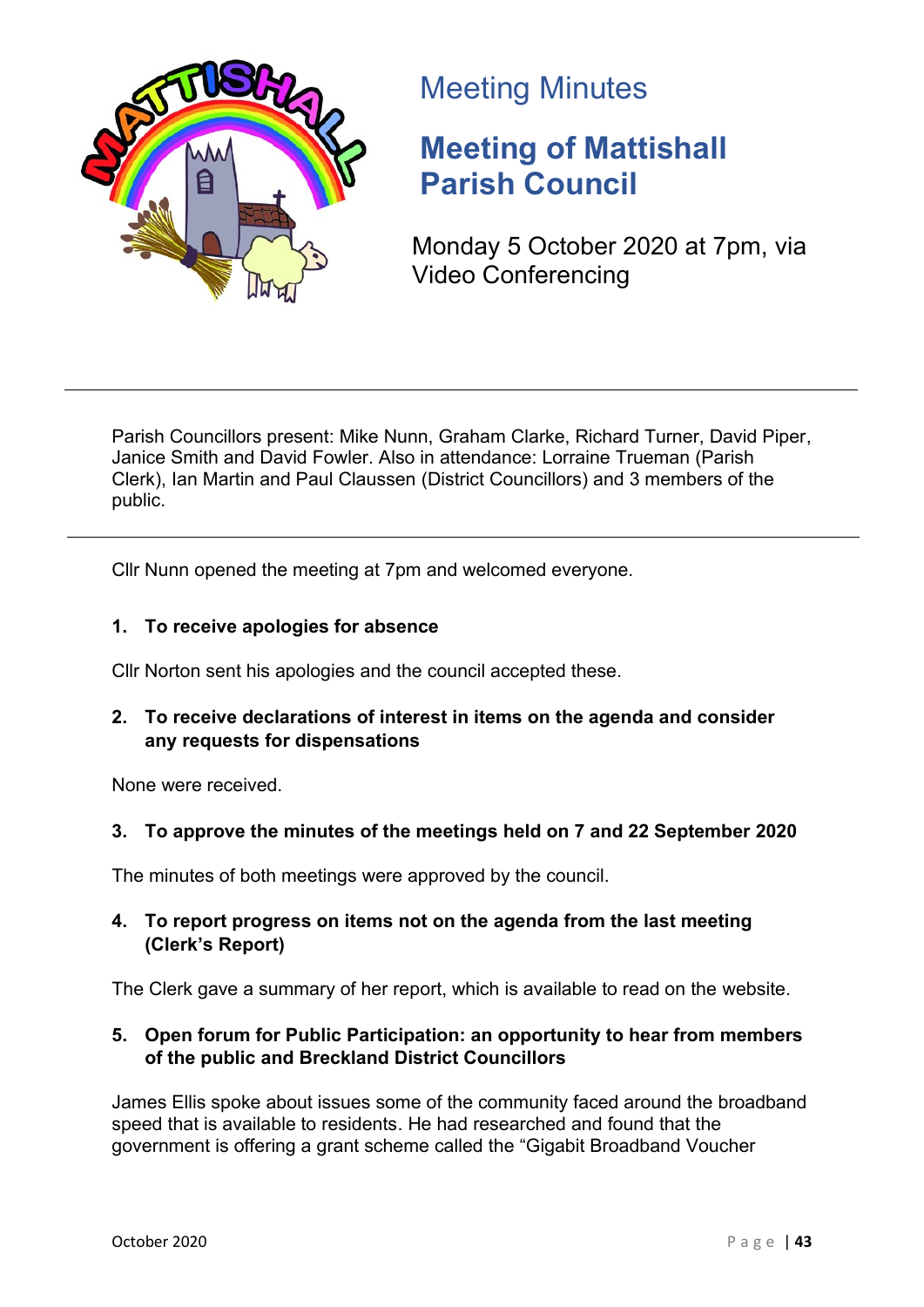Scheme". He would like to reach out to as many residents as possible and has already posted notices on Facebook as well as putting information through doors. To access the government grant scheme and to give the community a faster and more reliable internet connection he is asking interested households to register their interest by signing up to the "fibre to the premises" (FTTP) solution. There is also the opportunity to setup a "community fibre partnership" with Openreach which could help to bring the infrastructure to Mattishall. The Parish Council agreed that the information Mr Ellis has gathered will be made available on their website, along with the form that residents can complete and return directly to him.

James Ellis left the meeting at 7.15pm

Paul Legrice, Managing Director of Abel Homes spoke to introduce himself and to make himself available for any questions the council may have regarding the adoption of the public open space at Walnut Tree Farm.

## **6. Planning matters**

#### **6.1.To receive results of applications**

Two applications have been approved since the last meeting. 3PL/2020/0887/HOU - 12 Gregs Close 3PL/2020/0854/HOU - 53 Burgh Lane

## **6.2. To receive report and consider recommendations from the Neighbourhood Plan delivery and monitoring group on new planning applications**

3PL/2020/1043/HOU – 8 Parkers Road

Mattishall Parish Council have no objections to this application. No comments

3PL/2020/0462/F – Land South of Dereham Road

The Parish Council confirmed that their previous comments still stood and that they would like to include the additional comments.

The Local Planning Authority should note that the applicants' Design and Access Statement states that the 1.5ha of POS within the S106 proposal (LEAP, orchard, allotments, open space) is envisaged to be transferred and maintained by Breckland District Council or Mattishall Parish Council. Mattishall Parish Council has had no approach whatsoever from the applicant and can make no commitment to such an undertaking. Furthermore, the Parish Council understands that Breckland District Council has no interest in the transfer and maintenance of the POS. Clarity and reassurance is therefore sought on how the S106 in relation to POS would be delivered.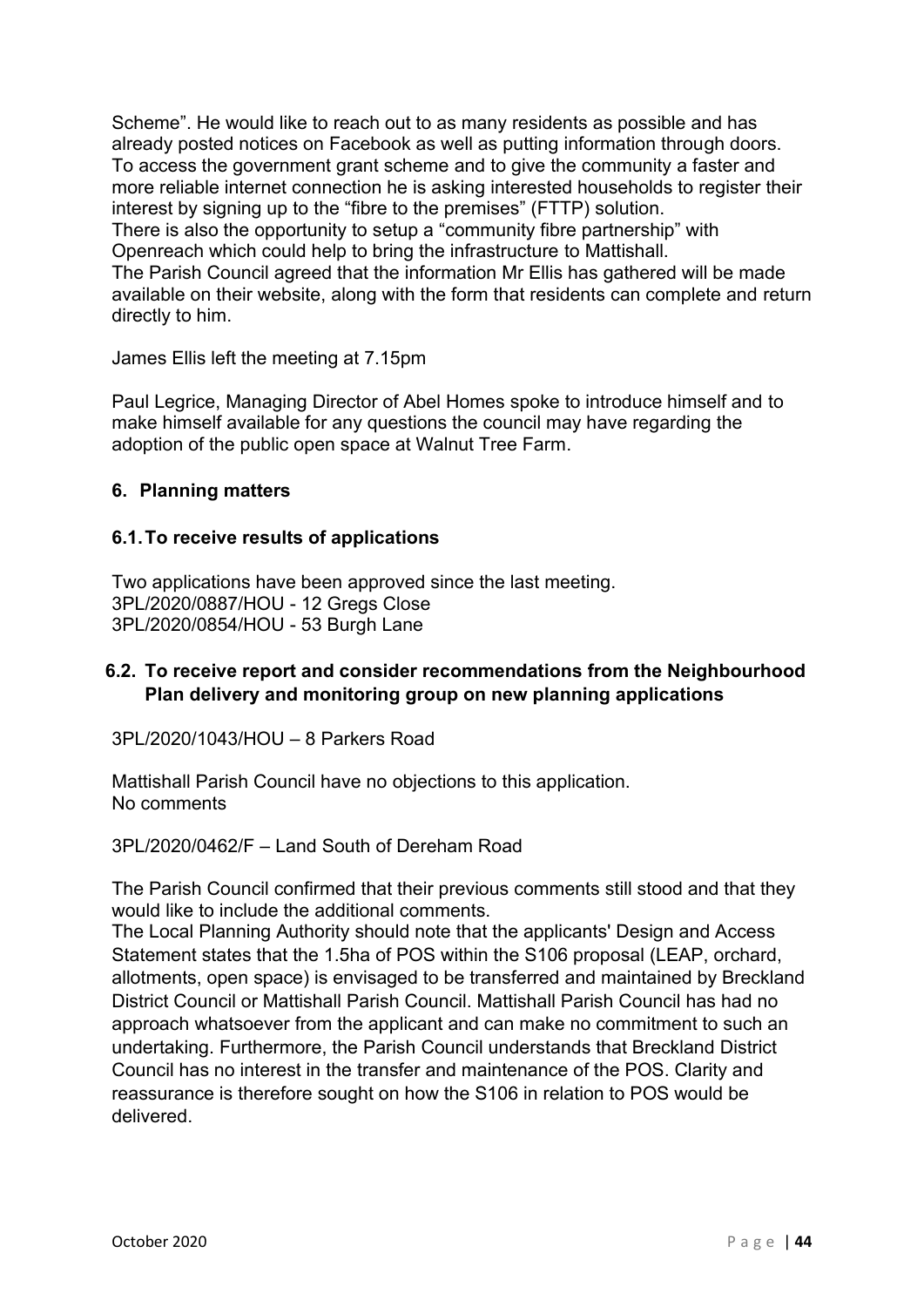Mattishall Parish Council remains extremely concerned over the flood risk presented by the proposal and notes the continued objection from the Local Lead Flood Authority

**Objector** 

3PL/2020/1008/HOU – Primrose Cottage

Mattishall Parish Council have no objections to this application. No comments

# **6.3.To receive report on visit regarding 53 Burgh Lane (planning ref 3PL/2020/0854/HOU)**

Cllr Clarke spoke to advise the council he visited a resident who had raised concerns over this application. The concerns had been raised by the resident after the council had submitted their comments in September.

Cllr Clarke explained the layout of the properties concerned and how this impacted on the privacy of a local resident.

The case officer at Breckland District Council had been contacted by Dist. Cllr Martin to express the concerns raised.

Cllr Nunn advised that Breckland had approved this planning application.

The council discussed if there was any further action that they could take to either reverse the decision or to put conditions in place, but it was agreed that this would not be possible.

7.32pm a member of the public left.

The council agreed that residents need to contact them as soon as planning concerns are raised so that they can consider these ahead of putting in their comments. Some thought will need to be given to how the council can get this message to residents.

#### **6.4.To receive from the Neighbourhood Plan delivery and monitoring group on meetings held to discuss S106 at Abel Homes site/Walnut Tree Farm**

There were 2 meetings held during September to discuss the possible adoption of the public open space at Walnut Tree Farm.

The first meeting was via Zoom and present was Dist. Cllr Martin, Simon Wood (Breckland), Paul Legrice (Abel Homes) and Cllrs Clarke and Fowler. The S106 gave 3 options for the adoption of the land, being Breckland District Council, Mattishall Parish Council or a management company setup by Abel Homes. The councillors explained that the Parish Council had decided, at the beginning of the year, not to take on the public open space as they did not feel they had the resources available.

The second meeting was held on site, where Mr Legrice had arranged for marker pins to be placed to show the boundary line and where the responsibility of the ditch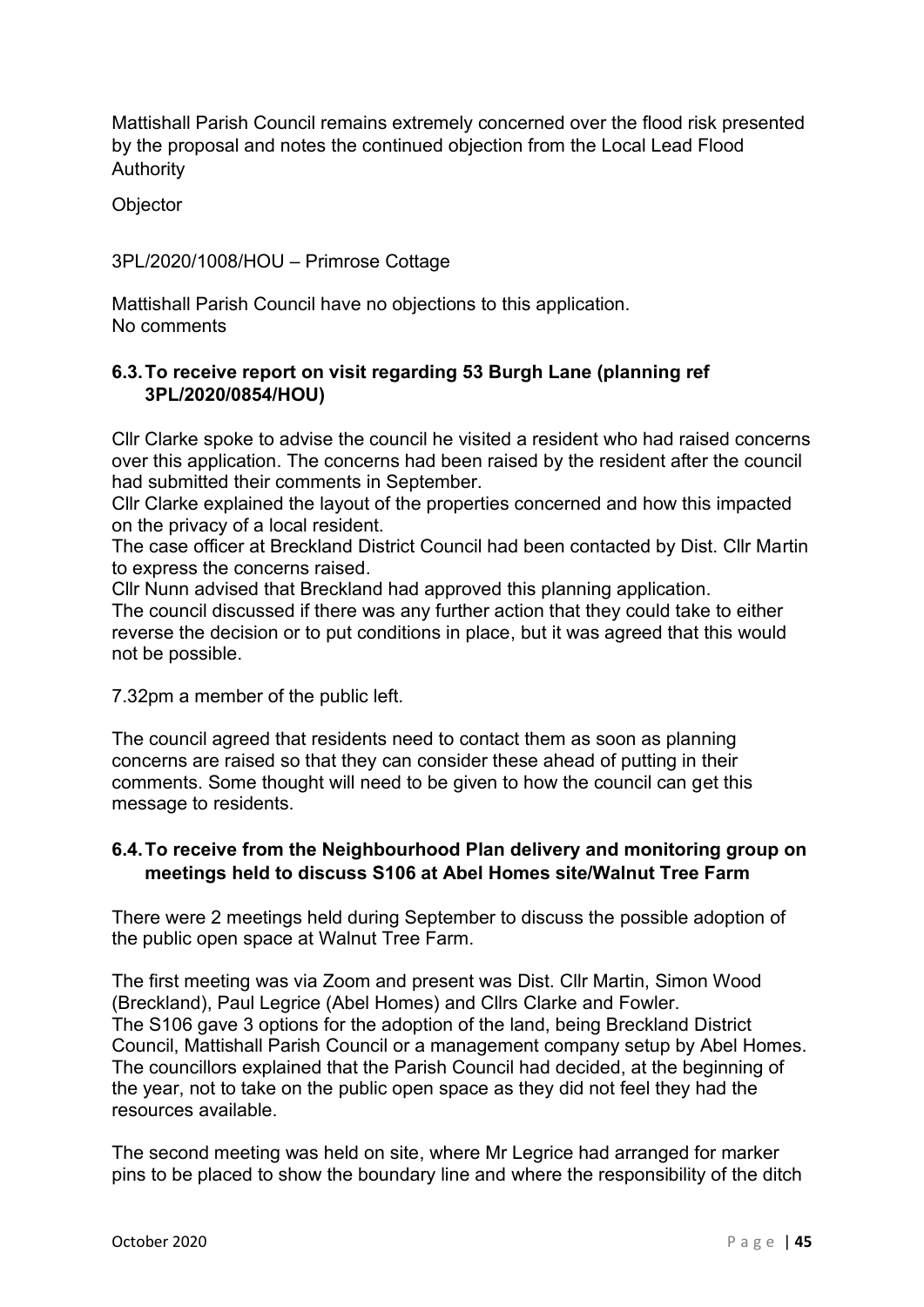fell. The council raised a number of concerns including the 3-way ownership of the ditch and questioned how it would be possible to maintain it in the future, the cost of maintenance of the fencing, grass and hedge cutting and any tree works required. Mr Legrice agreed to have a tree survey carried out and to install a 1.2m post and rail fence with wire mesh.

The council discussed the issue of the watercourse and the difficulty of maintaining it with 3 or 4 owners. Concerns were raised over any possible blockages that were outside of the council's control and subsequent flooding.

Mr Legrice stated that owners have a legal obligation to maintain watercourses.

Cllr Smith advised that the council had learnt, via a planning application, that part of the land the council were due to take on had been sold. She also expressed concerns over the ditch.

Cllr Clarke suggested the council revisit the decision once the clerk had been able to get quotes for the associated costs.

Cllr Nunn advised the previous decision had been made based on risk rather than cost.

Mr Legrice spoke to confirm that there had always been access across the land, although there had been an error on the map. He also advised of some costs he had for grass cutting, ditch strim and clearance, plus insurance. A commuted sum had been agreed with the Parish Council at the starting point and Mr Legrice did not want to go back to the residents to advise them that there would now be a need for a management company to be setup. He confirmed that residents had not yet been contacted as Breckland had been contacted in February, but the process had been slowed down with the lockdown.

Dist. Cllr Martin thought Abel Homes could have managed the situation better by keeping in contact with the Parish Council, but the meetings held recently had been very constructive. He suggested that the risks could be addressed but this should not be at the expense of the Parish Council.

Mr Legrice said he had acted in good faith at the time with the Parish Council agreeing to take on the land. In September 2019 some members of the Parish Council had attended the artwork unveiling on the site.

Cllr Nunn left the meeting due to technical issues and Cllr Turner lead as Chair.

The council discussed next steps and agreed the Neighbourhood Delivery and Monitoring group would discuss this, once quotes had been received and make a recommendation to the full council.

8.09pm Mr Legrice left.

# **6.5.To receive report from the Neighbourhood Plan delivery and monitoring group on meetings held to discuss S106 at Hopkins Homes site/land South of Dereham Road**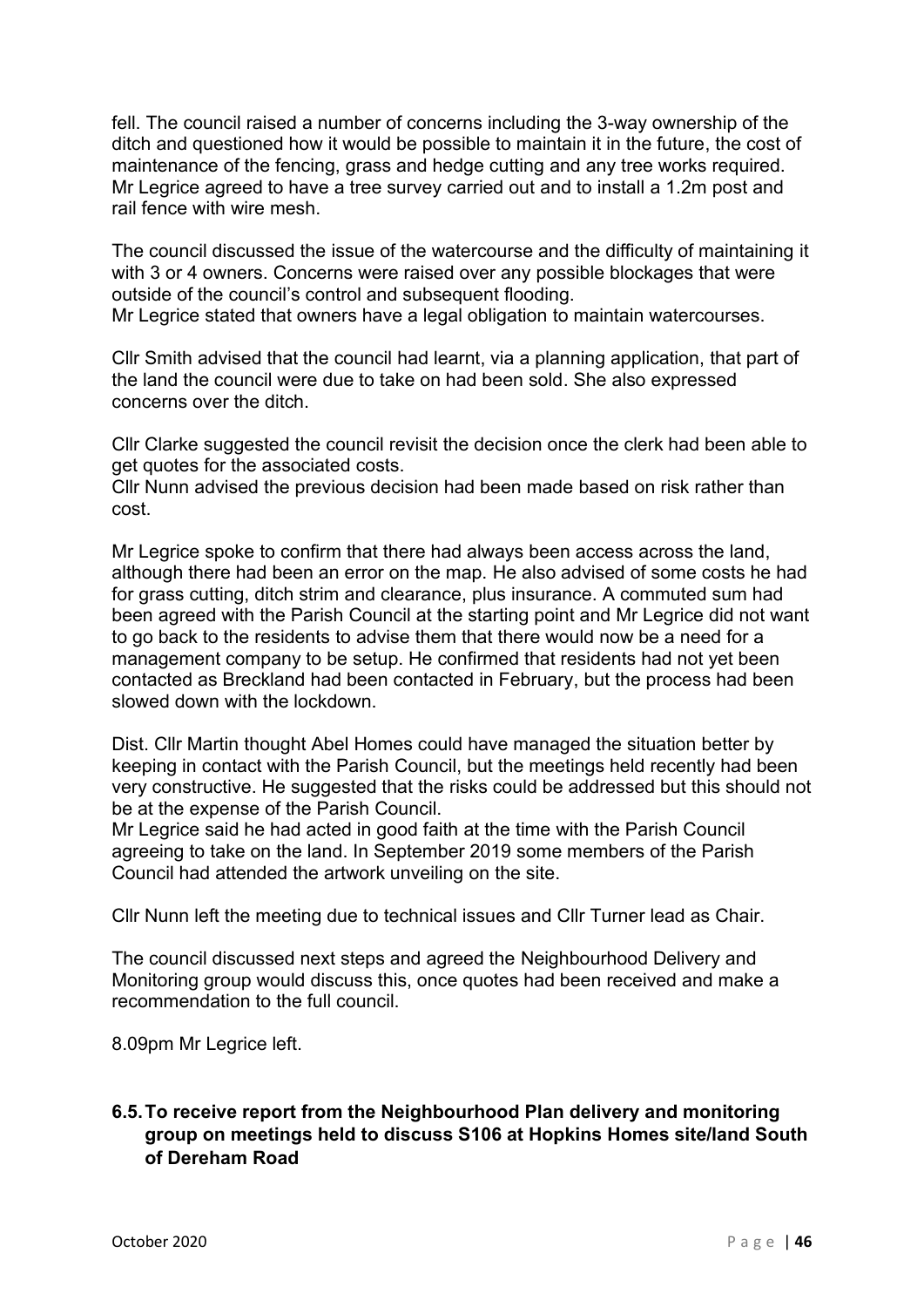The Neighbourhood Plan delivery and monitoring group advised the council of the meeting held in September with Breckland Planning. The council confirmed they had not been approached by Hopkins and Moore regarding the S106 agreement, while Breckland believed that Hopkins and Moore were considering setting up a management company to take responsibility of the open space. The council pointed out that if this was the case the design and access statement was not correct.

There were concerns raised about the infrastructure, such as healthcare provision, not being sufficient to support the new residents and Breckland had taken this as an action to investigate further.

The planning application stated that there would be 2 bus shelters included in the build which the Parish Council would be responsible for maintenance. The council had not been contacted to discuss this ownership.

Both the Parish and District councils had expressed concerns over the flooding issues and Breckland confirmed they were waiting for further information from the water authority.

Breckland Planning confirmed that a condition would be imposed on any approval whereby affordable housing would be front loaded.

The Neighbourhood Plan delivery and monitoring group went on to explain they had discussed the visual aspect of the site, with the planting of a wood.

The council discussed the maps of the area and agreed they were confusing and that more clarification was needed.

Dist. Cllr Martin, who was present at the meeting with Breckland Planning, expressed how positive the meeting had been and confirmed the planning department had taken away many of the comments the Parish Council had made. He suggested that the council may like to ask for a meeting with Hopkins and Moore to discuss the concerns they still had.

The council agreed that they would like to have a meeting with Hopkins and Moore and that the clerk should make the request.

The council also agreed that they would like to invite the case officer to any meeting with Hopkins and Moore and also asked that the clerk contact him to see if he has received any response from the NHS.

8.28pm Cllr Nunn re-joined the meeting.

# **6.6.To receive report from Neighbourhood Plan delivery and monitoring group on the response to the government consultation – changes to the current planning system**

The comments were available for councillors to read.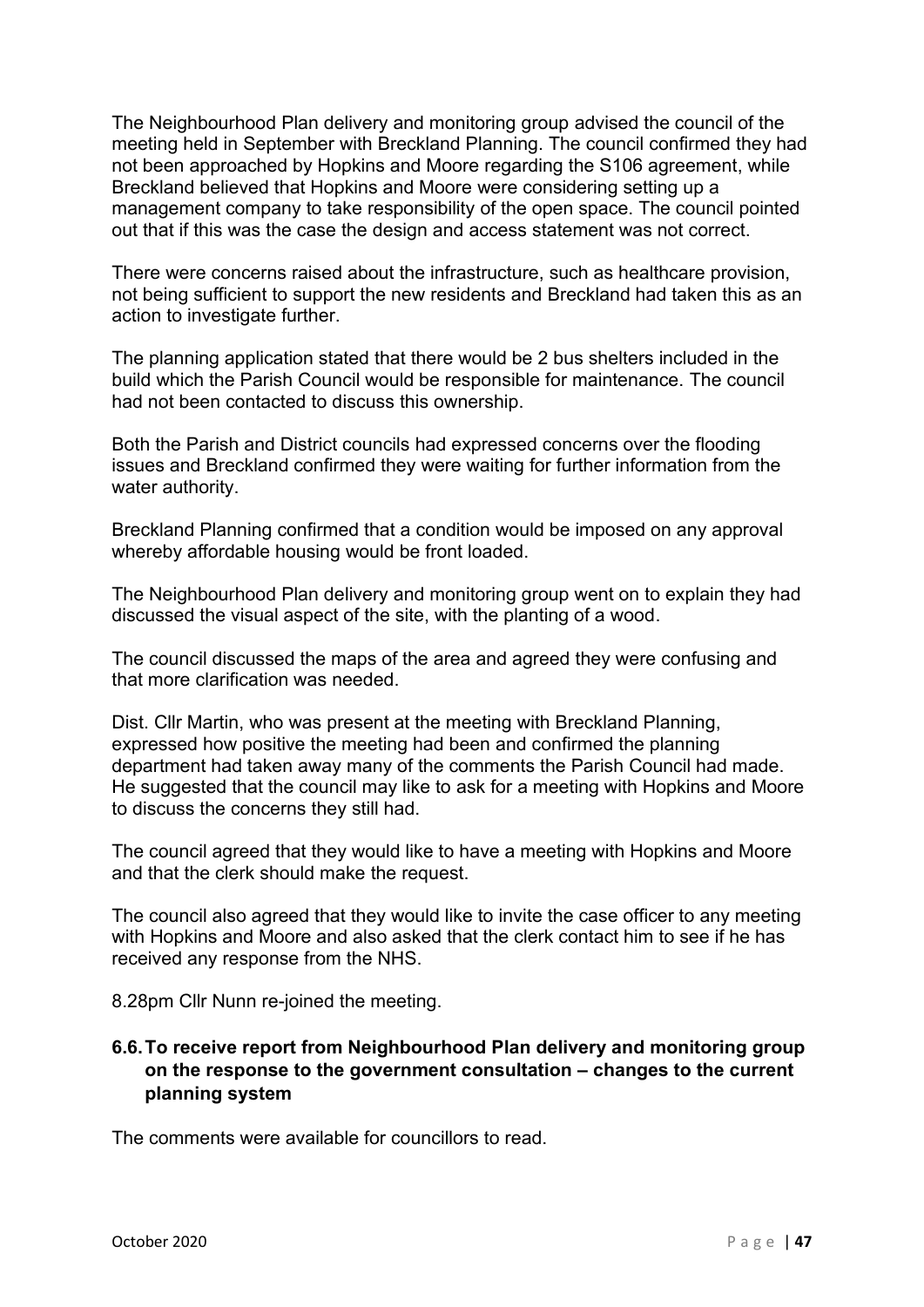# **6.7.To discuss the response to the government White Paper – planning for the future**

The Neighbourhood Delivery and Monitoring Group had prepared suggested responses to the online survey which were available to the council to read.

Dist. Cllr Martin advised that Breckland would have another document to support the Parish Council responses.

The council resolved to allow the Neighbourhood Delivery and Monitoring Group to submit a response and report back at the next meeting.

8.39pm Dist. Cllr Martin left the meeting.

## **7. To receive the latest SAM2 report**

The report was available for councillors to read.

## **8. To review risk assessments carried out by the cemetery working group in the allotments and village green**

The risk assessments were available for the councillors to read.

Cllrs Piper and Fowler agreed to tidy up the area at the lockup and the clerk would aim to get the fence repaired at the same time as the cemetery fence.

#### **9. To discuss if the Parish Council have a need to appoint a new handyman**

The clerk explained how there are several odd jobs now building up while a few councillors were constantly being asked to help with odd jobs. The council discussed past requirements and how these where managed and if they wanted to hire someone on a fixed number of hours or as required basis. It was agreed that the clerk would draft a job specification, supported by Cllr Smith.

#### **10.To receive an update on the Remembrance Day event**

Councillors were very keen to hold an event. They discussed in detail the options, the legal requirements and people's safety. They unanimously agreed that this year, it would not be possible to hold an event. Instead, they would ask people to lay a wreath at a time of their choosing.

It was suggested that the chairman and clerk should write to those involved to advise of the council's decision and the reasoning.

The council resolved to lay a wreath at the War Memorial on the village green as well as one at the WW1 airfield plaque and the 2 war graves in Burgh Lane cemetery.

9.30pm Council agree to carry on until 10pm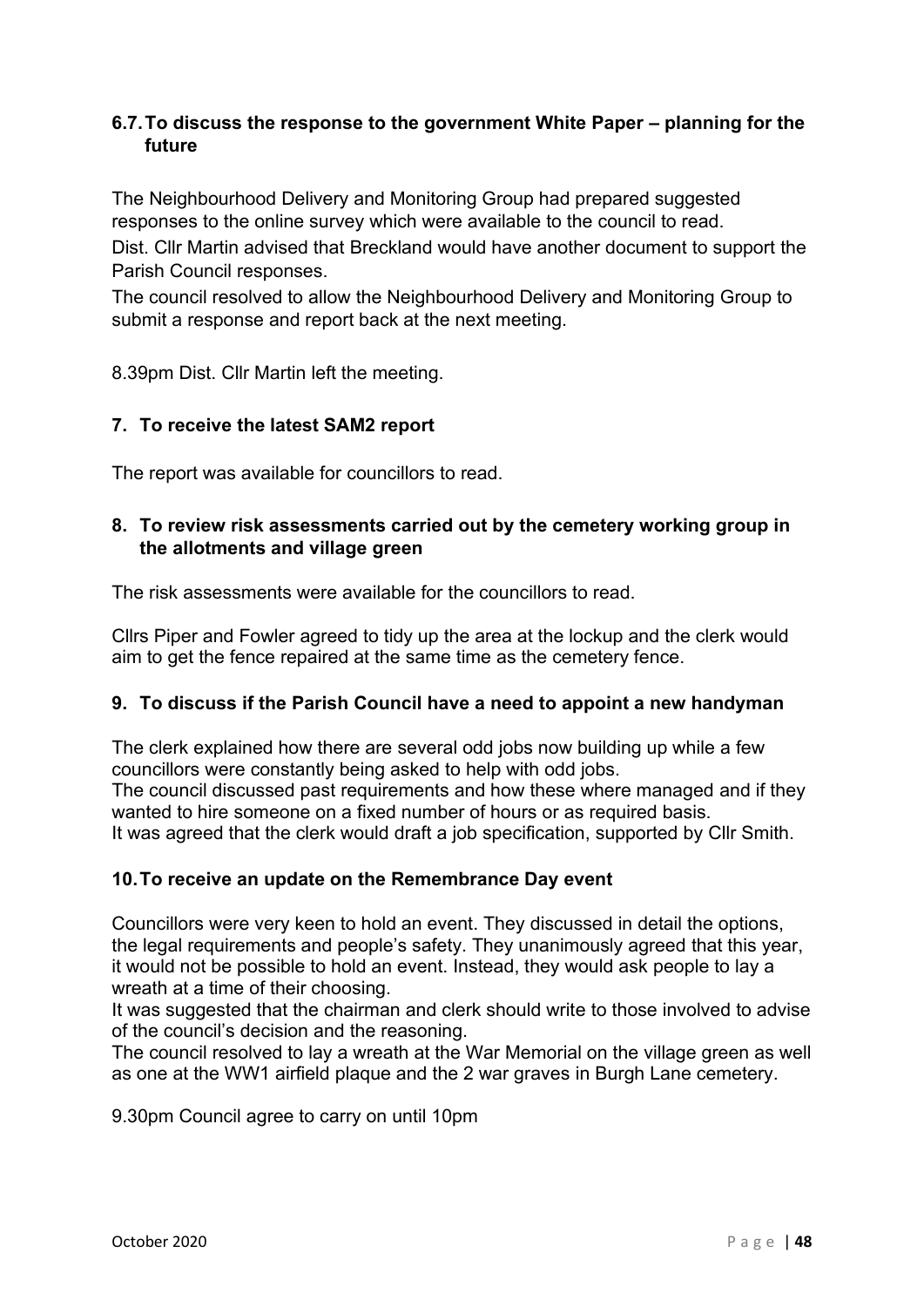## **11.To discuss village parking issues**

Cllr Clarke shared some photographs of vehicles parked on paths and grass verges. The clerk advised she had also received a complaint from a resident about one of the photos shared. The councillors agreed the land where vehicles were parked is owned by Highways and it is the responsibility of traffic wardens to police, not the Parish Council. It was agreed that the clerk would contact Breckland District Council and SNAP to advise of the problems and to include an article in the next newsletter.

#### **12.Finance**

#### **12.1. To approve the payment list**

The council approved the payments as listed at the bottom of the minutes.

#### **12.2. To review Q2 finances**

The clerk explained that the overspend in administration was largely due to additional costs because of COVID and training for new clerk and councillors but was offset by savings in other areas.

#### **13. Correspondence**

Correspondence was available for councillors to read.

#### **14.To agree on meeting dates for 2021**

The proposed dates were agreed, and these will be added to the website.

#### **15.To receive items for 2 November agenda**

Handyman, from item 9. Parking issues, from item 11. Recruitment of 2 new councillors. Flower beds around village signs.

## **16.To pass a resolution (under the Public Admission to Meetings Act 1960) to exclude members of the public and press for the following confidential item: To review the additional cost of installation of the goal post.**

The council unanimously agreed to the additional cost of £195 for the installation of the goal post.

Meeting closed 21.57pm